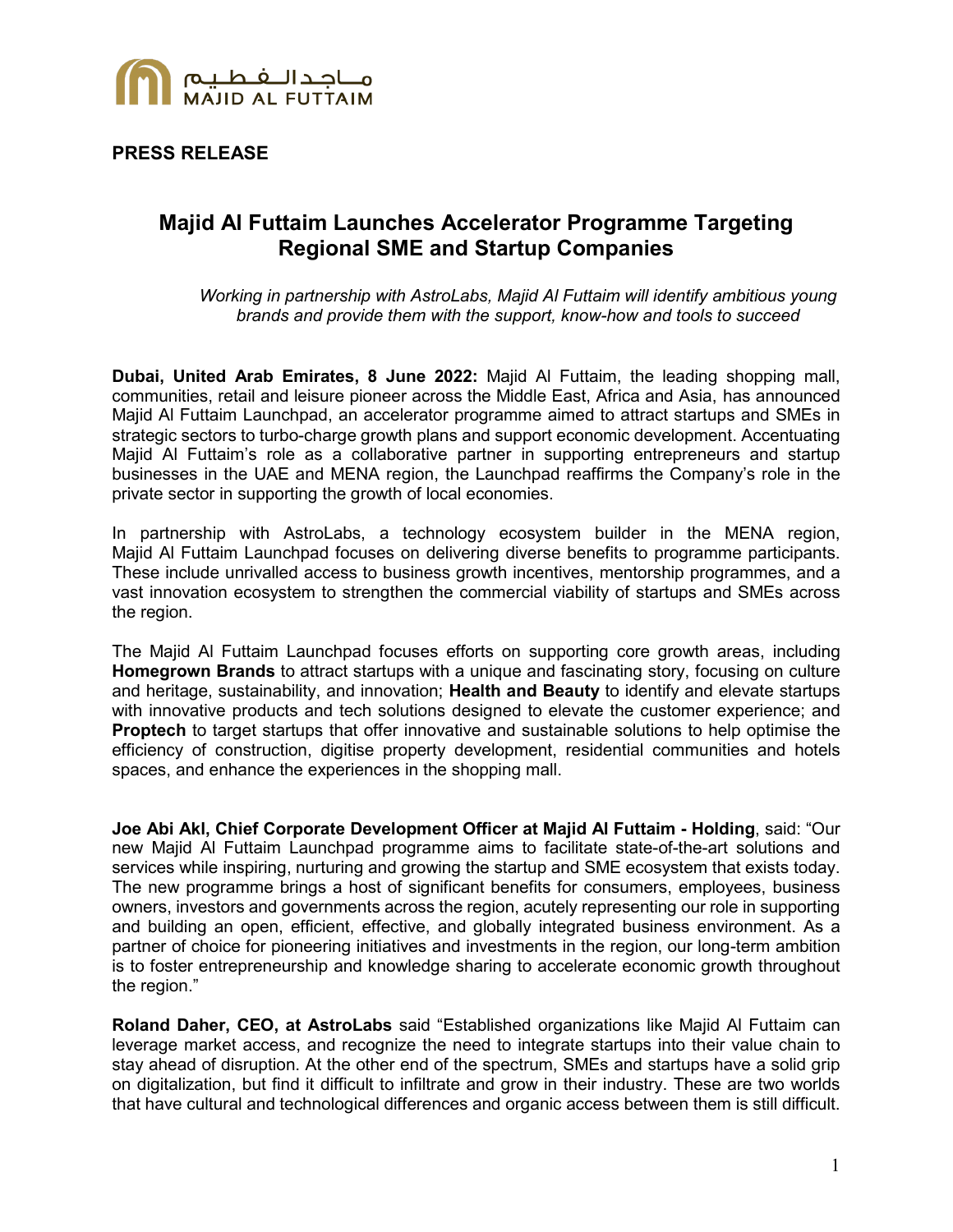

We have been at the heart of MENA's technology ecosystem since 2013, connecting these stakeholders to improve the odds of success of such partnerships, maximize the outcomes, and provide a gateway to tangible growth opportunities on both fronts.''

Majid Al Futtaim Launchpad will foster and grow the SME and startup ecosystem, providing knowledge, inspiration, and the critical support companies need to grow their business quickly and conveniently while attracting, developing, and supporting world-class talent. The Launchpad will provide fast, convenient, state-of-the-art solutions and services to customers while offering a gateway to tangible growth opportunities, such as accelerating customer acquisition, improving operational efficiencies, and providing best-in-class mentoring to startups and SMEs from the region.

SME and startups can apply to the program here: [http://majidalfuttaimlaunchpad.com](https://nam12.safelinks.protection.outlook.com/?url=http%3A%2F%2Fmajidalfuttaimlaunchpad.com%2F&data=05%7C01%7CMuntaha.Shaikh%40edelman.com%7Cc4d4c41bff6e46abf4eb08da49144b17%7Cb824bfb3918e43c2bb1cdcc1ba40a82b%7C0%7C0%7C637902648891317432%7CUnknown%7CTWFpbGZsb3d8eyJWIjoiMC4wLjAwMDAiLCJQIjoiV2luMzIiLCJBTiI6Ik1haWwiLCJXVCI6Mn0%3D%7C3000%7C%7C%7C&sdata=Rcw5O6M0esfwIon22z0BQgzpLzNDEZ1u5Q6GuIUHeaI%3D&reserved=0)

**- Ends -** 

**Notes to the Editor:** The legal name of this Company is "Majid Al Futtaim" and should not be shortened or replaced by an acronym to avoid confusion with another business entity.

## **About Majid Al Futtaim**

Founded in 1992, Majid Al Futtaim is the leading shopping mall, communities, retail and leisure pioneer across the Middle East, Africa and Asia.

A remarkable business success story, Majid Al Futtaim started from one man's vision to transform the face of shopping, entertainment and leisure to 'create great moments for everyone, every day'. It has since grown into one of the United Arab Emirates' most respected and successful businesses spanning 17 international markets, employing more than 41,000 people, and obtaining the highest credit rating (BBB) among privately held corporates in the region.

Majid Al Futtaim owns and operates 29 shopping malls, 13 hotels and four mixed-use communities, with further developments underway in the region. The shopping malls portfolio includes Mall of the Emirates, Mall of Egypt, Mall of Oman, City Centre malls, My City Centre neighbourhood centres, and five community malls which are in joint venture with the Government of Sharjah. The Company is the exclusive franchisee for Carrefour in over 30 markets across the Middle East, Africa and Asia, operating a portfolio of more than 400 outlets including City+, the region's first checkout-free store, and an online store.

Majid Al Futtaim operates more than 600 VOX Cinemas screens as well as a portfolio of world-class leisure and entertainment experiences across the region including Ski Dubai, Ski Egypt, Dreamscape, Magic Planet, Little Explorers and iFLY Dubai. The Company is parent to a Fashion, Home and Specialty retail business representing international brands such as Abercrombie & Fitch, Hollister, AllSaints, lululemon athletica, Crate & Barrel, LEGO and THAT, a Majid Al Futtaim fashion concept store and app. In addition, Majid Al Futtaim operates Enova, a facility and energy management company, through a joint venture operation with Veolia, a global leader in optimised environment resource management.

[https://maf.am/Majid\\_Al\\_Futtaim\\_EN](https://maf.am/Majid_Al_Futtaim_EN)

#### **Please follow us on**

 <https://www.facebook.com/MajidAlFuttaim> <https://www.instagram.com/majidalfuttaim>